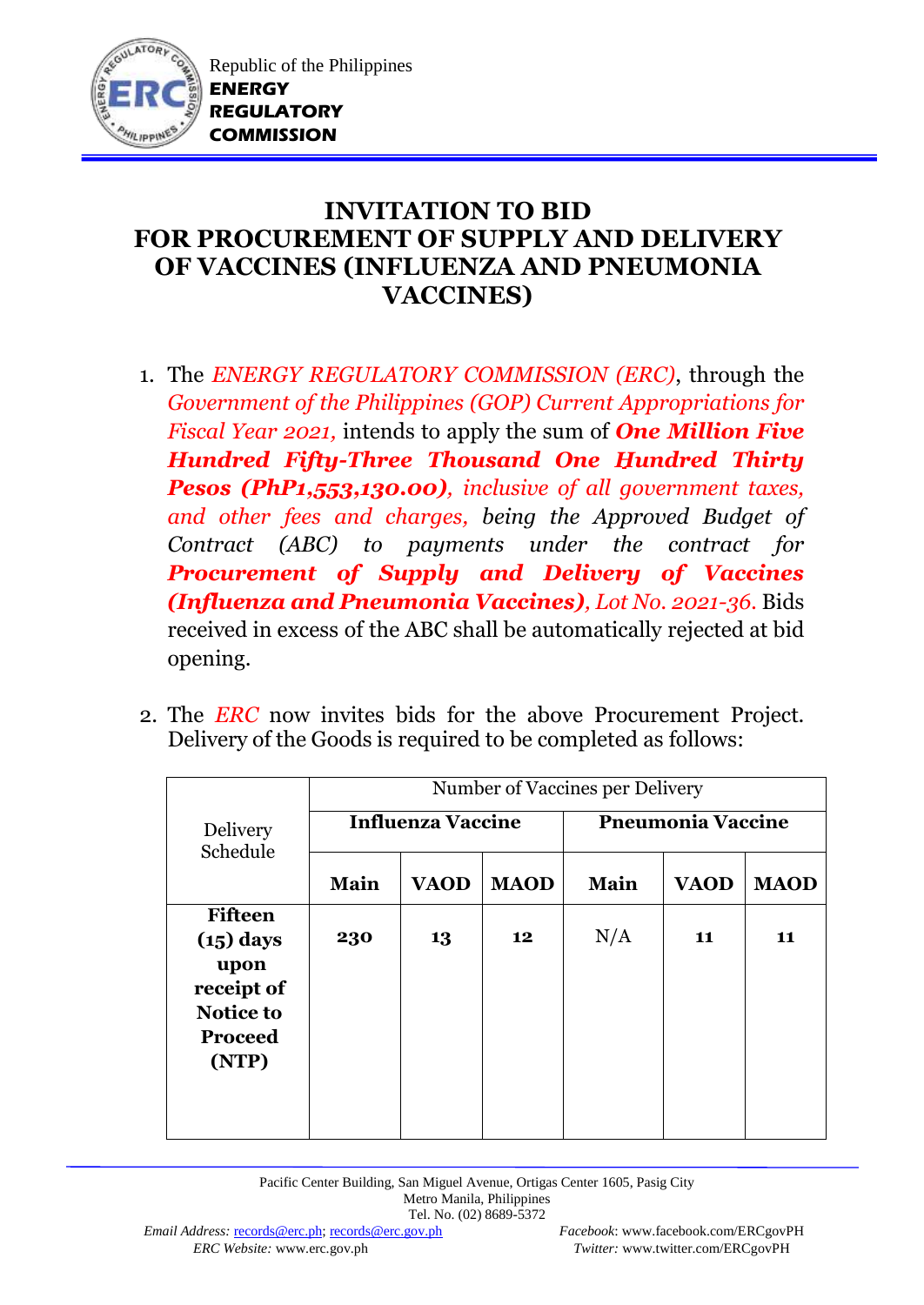| <b>Forty-five</b><br>$(45)$ days<br>upon<br>receipt of<br><b>Notice to</b><br><b>Proceed</b><br>(NTP) | 200 | N/A | N/A | N/A | N/A | N/A |
|-------------------------------------------------------------------------------------------------------|-----|-----|-----|-----|-----|-----|
| <b>Seventy-five</b><br>$(75)$ days<br>upon receipt<br>of Notice to<br><b>Proceed</b><br>(NTP)         | N/A | N/A | N/A | 200 | N/A | N/A |
| One<br>hundred<br>$(100)$ days<br>upon<br>receipt of<br><b>Notice to</b><br><b>Proceed</b><br>(NTP)   | N/A | N/A | N/A | 118 | N/A | N/A |

Bidders should have completed, within the last five (5) years from the date of submission and receipt of bids, a contract similar to the Project. The description of an eligible bidder is contained in the Bidding Documents, particularly, in Section II (Instructions to Bidders).

3. Bidding will be conducted through open competitive bidding procedures using a non- discretionary "*pass/fail*" criterion as specified in the 2016 revised Implementing Rules and Regulations (IRR) of Republic Act (RA) No. 9184.

Bidding is restricted to Filipino citizens/sole proprietorships, partnerships, or organizations with at least sixty percent (60%) interest or outstanding capital stock belonging to citizens of the Philippines, and to citizens or organizations of a country the laws or regulations of which grant similar rights or privileges to Filipino citizens, pursuant to RA No. 5183.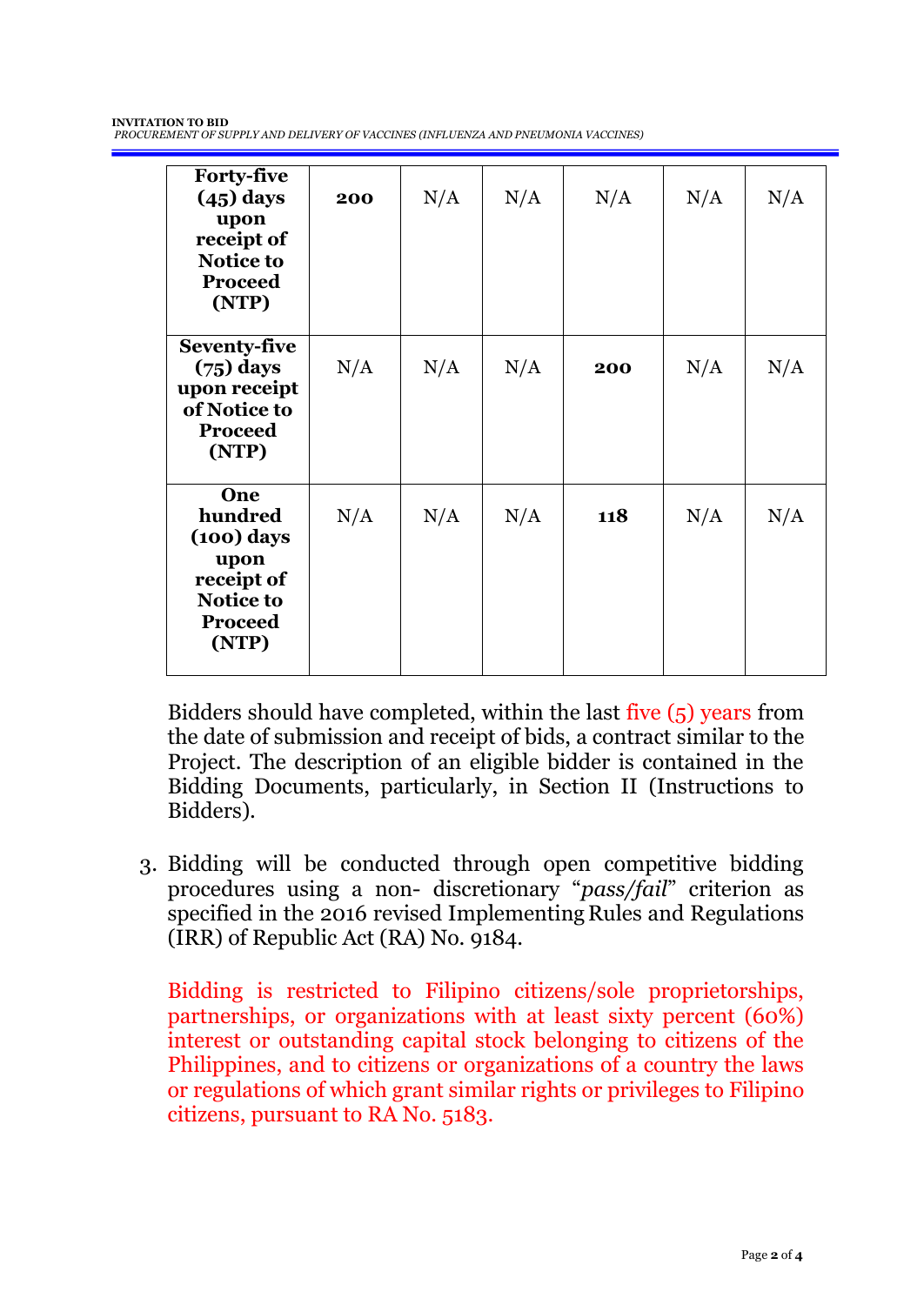- 4. Prospective Bidders may obtain further information from *ERC BAC Secretariat* and inspect the Bidding Documents at the address given below during *Monday to Friday, 9:00 A.M. to 4:00 P.M*.
- 5. A complete set of Bidding Documents may be acquired by interested Bidders on *31 May 2021* from the given address and website(s) below *and upon payment of the applicable fee for the Bidding Documents, pursuant to the latest Guidelines issued by the GPPB, in the amount of Five Thousand Pesos (PhP5,000.00)*. The Procuring Entity shall allow the bidder to present its proof of payment for the fees *in person.*
- 6. The *ERC BAC* will hold a Pre-Bid Conference<sup>1</sup> , which shall be open to prospective bidders, on *08 June 2021, 09:00 A.M. through videoconferencing via MS Teams, which can be accessed through:*

[https://teams.microsoft.com/l/meetup-](https://teams.microsoft.com/l/meetup-join/19%3ameeting_YzYzMjgwNzgtNmJiMy00MGQ5LWI1MGMtZWIwYTM2YmQ1YjNk%40thread.v2/0?context=%7b%22Tid%22%3a%2234a3c75d-10fe-482b-9220-04df09540e89%22%2c%22Oid%22%3a%225f074c63-51dc-4812-9356-3479a48fb753%22%7d)

[join/19%3ameeting\\_YzYzMjgwNzgtNmJiMy00MGQ5LWI1MGMtZWIwYTM2YmQ](https://teams.microsoft.com/l/meetup-join/19%3ameeting_YzYzMjgwNzgtNmJiMy00MGQ5LWI1MGMtZWIwYTM2YmQ1YjNk%40thread.v2/0?context=%7b%22Tid%22%3a%2234a3c75d-10fe-482b-9220-04df09540e89%22%2c%22Oid%22%3a%225f074c63-51dc-4812-9356-3479a48fb753%22%7d) [1YjNk%40thread.v2/0?context=%7b%22Tid%22%3a%2234a3c75d-10fe-482b-](https://teams.microsoft.com/l/meetup-join/19%3ameeting_YzYzMjgwNzgtNmJiMy00MGQ5LWI1MGMtZWIwYTM2YmQ1YjNk%40thread.v2/0?context=%7b%22Tid%22%3a%2234a3c75d-10fe-482b-9220-04df09540e89%22%2c%22Oid%22%3a%225f074c63-51dc-4812-9356-3479a48fb753%22%7d)[9220-04df09540e89%22%2c%22Oid%22%3a%225f074c63-51dc-4812-9356-](https://teams.microsoft.com/l/meetup-join/19%3ameeting_YzYzMjgwNzgtNmJiMy00MGQ5LWI1MGMtZWIwYTM2YmQ1YjNk%40thread.v2/0?context=%7b%22Tid%22%3a%2234a3c75d-10fe-482b-9220-04df09540e89%22%2c%22Oid%22%3a%225f074c63-51dc-4812-9356-3479a48fb753%22%7d) [3479a48fb753%22%7d](https://teams.microsoft.com/l/meetup-join/19%3ameeting_YzYzMjgwNzgtNmJiMy00MGQ5LWI1MGMtZWIwYTM2YmQ1YjNk%40thread.v2/0?context=%7b%22Tid%22%3a%2234a3c75d-10fe-482b-9220-04df09540e89%22%2c%22Oid%22%3a%225f074c63-51dc-4812-9356-3479a48fb753%22%7d)

- 7. Bids must be duly received by the BAC Secretariat through manual submission at the office address indicated below on or before *22 June 2021, 09:00 A.M.* Late bids shall not be accepted. Bidders are requested to submit one (1) original and one (1) copy of their bids. Bidders are likewise requested to bring the originals of the documents submitted and present the same for comparison during the bid opening.
- 8. All Bids must be accompanied by a bid security in any of the acceptable forms and in the amount stated in **ITB** Clause 14.
- 9. Bid opening shall be on *22 June 2021, 10:00 A.M.* at the given address below. Bids will be opened in the presence of the bidders' representatives who choose to attend the activity.
- 10. The *ERC* reserves the right to reject any and all bids, declare a failure of bidding, or not award the contract at any time prior to contract award in accordance with Sections 35.6 and 41 of the 2016 revised IRR of RA No. 9184, without thereby incurring any liability to the affected bidder or bidders.